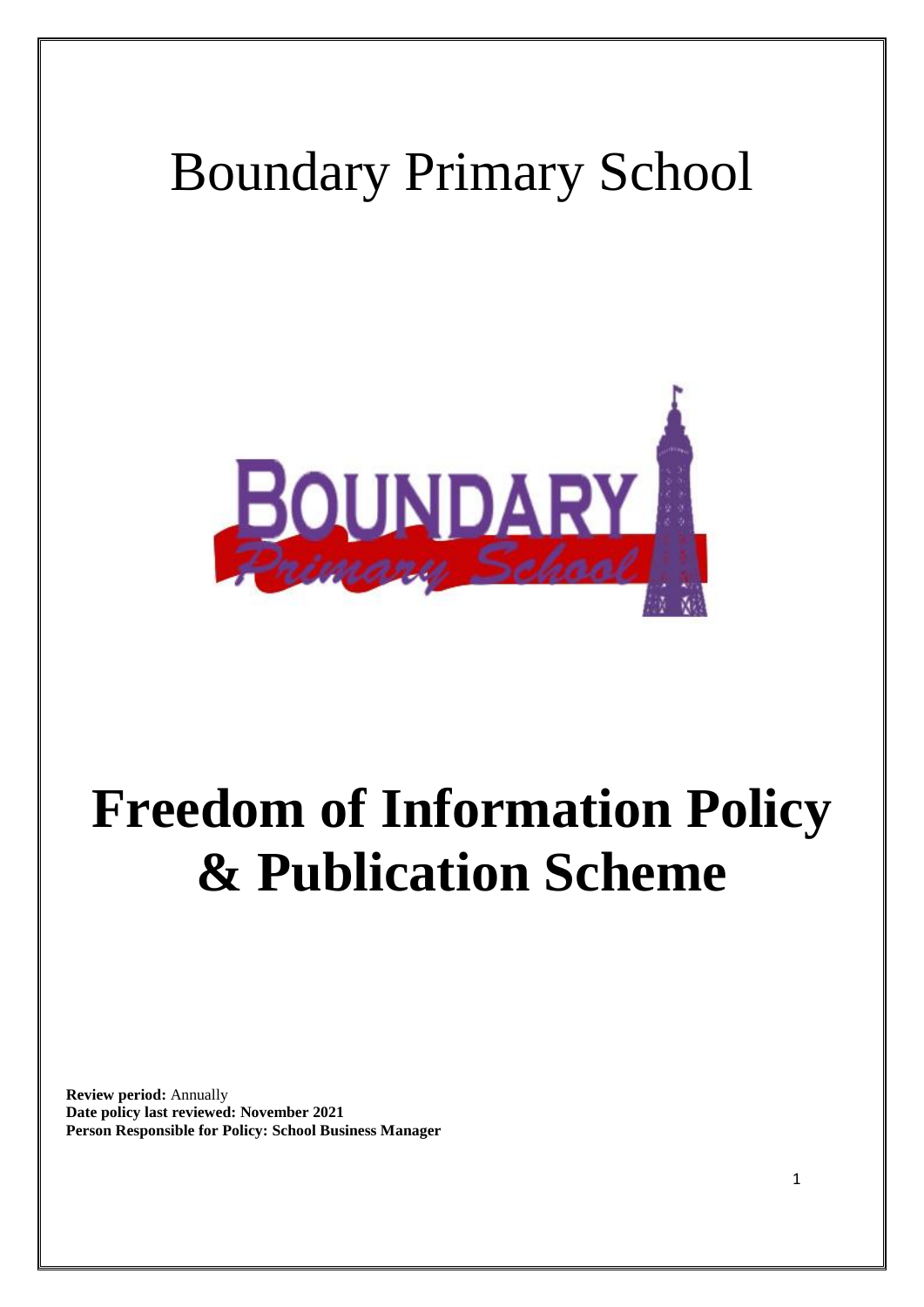| 1. | Introduction                          |                |
|----|---------------------------------------|----------------|
| 2. | <b>Publication Scheme</b>             | $\overline{2}$ |
| 3. | <b>Written Requests</b>               | $\overline{2}$ |
| 4. | <b>Fees and Charges</b>               | 3              |
| 5. | <b>Enviromental Infomation</b>        | 3              |
| 6. | <b>Complaints</b>                     | 3              |
|    | <b>Appendix 1. Publication Scheme</b> |                |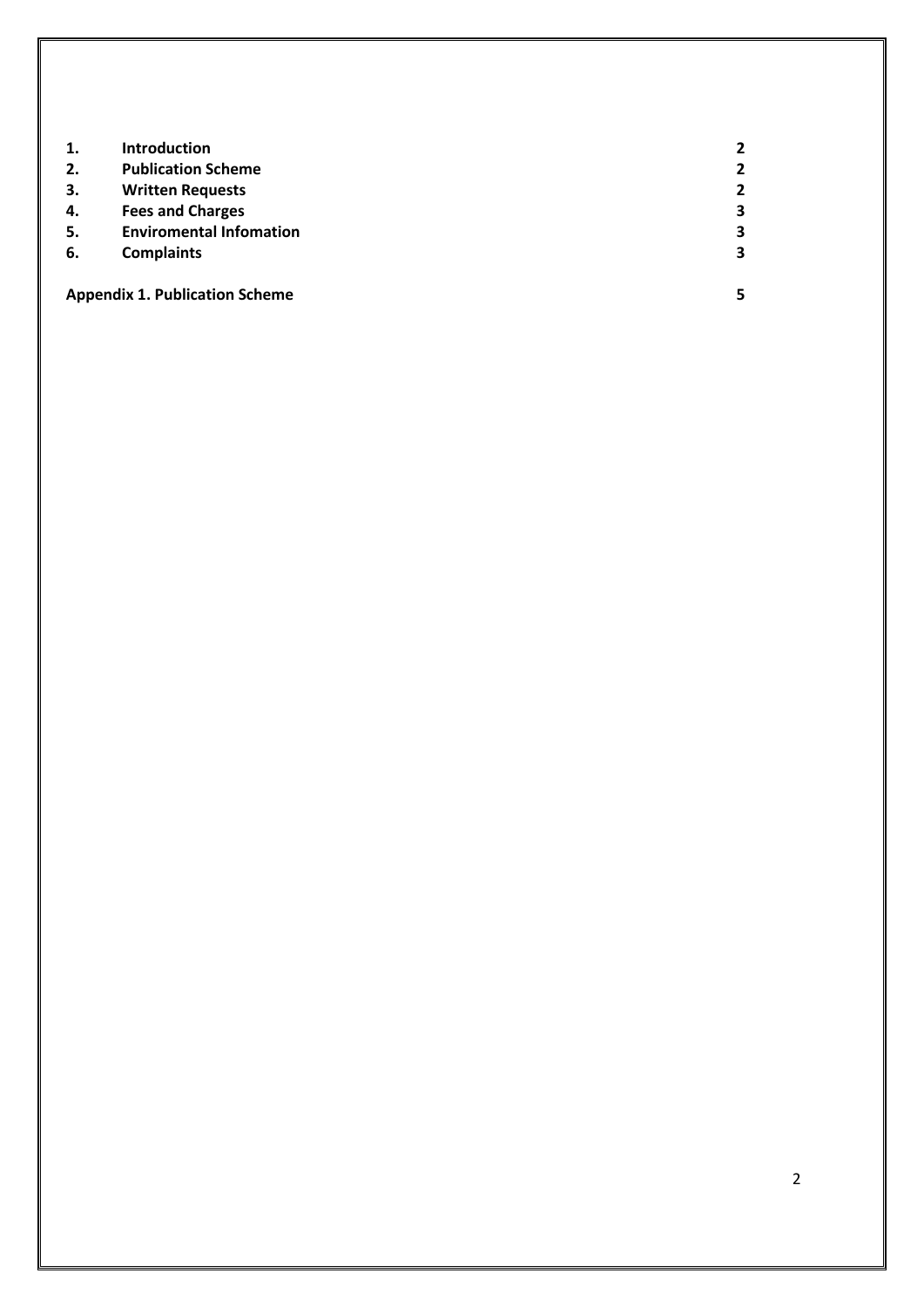## <span id="page-2-0"></span>**1. Introduction**

The Freedom of Information Act 2000 provides public access to information held by public authorities.

It does this in two ways:

- Public authorities are obliged to publish certain information about their activities; and
- Members of the public are entitled to request information from public authorities.

The Act does not give people access to their own personal data (information about themselves). If an individual wants to see information that a public authority holds about them, they should make a 'subject access' request under the General Data Protection Regulation.

## **2. Publication Scheme**

As well as responding to requests for information, public authorities must publish information proactively. The Freedom of Information Act requires every public authority to have a publication scheme, approved by the Information Commissioner's Office (ICO), and to publish information covered by the scheme.

The scheme sets out our commitment to make certain classes of information routinely available, such as policies and procedures, minutes of meetings, annual reports and financial information. The school has adopted the ICO's model publication scheme and this is available in full in Appendix 1.

## **3. Written Requests**

The main principle behind freedom of information legislation is that people have a right to know about the activities of public authorities, unless there is a good reason for them not to. This is sometimes described as a presumption or assumption in favour of disclosure. The Act is also sometimes described as purpose and applicant blind. Anyone can make a freedom of information request – they do not have to be a UK citizen or a resident in the UK. Freedom of information requests can also be made by organisations, for example a newspaper, a campaign group, or a company.

The Act covers any recorded information that is held by a public authority in England, public authorities include schools. Recorded information includes printed documents, computer files, letters, emails, photographs, and sound or video recordings.

For a request to be valid under the Freedom of Information Act it must be in writing. Freedom of information requests must either be submitted electronically to [admin@boundary.blackpool.sch.uk](mailto:admin@boundary.blackpool.sch.uk) or in writing to: Boundary Primary School, Dinmore Avenue, Blackpool, FY3 7RW

Responses made under the Act will be issued within 20 working days following the date of receipt, excluding any day which is not a school day (this effectively equates to a period of 20 school days).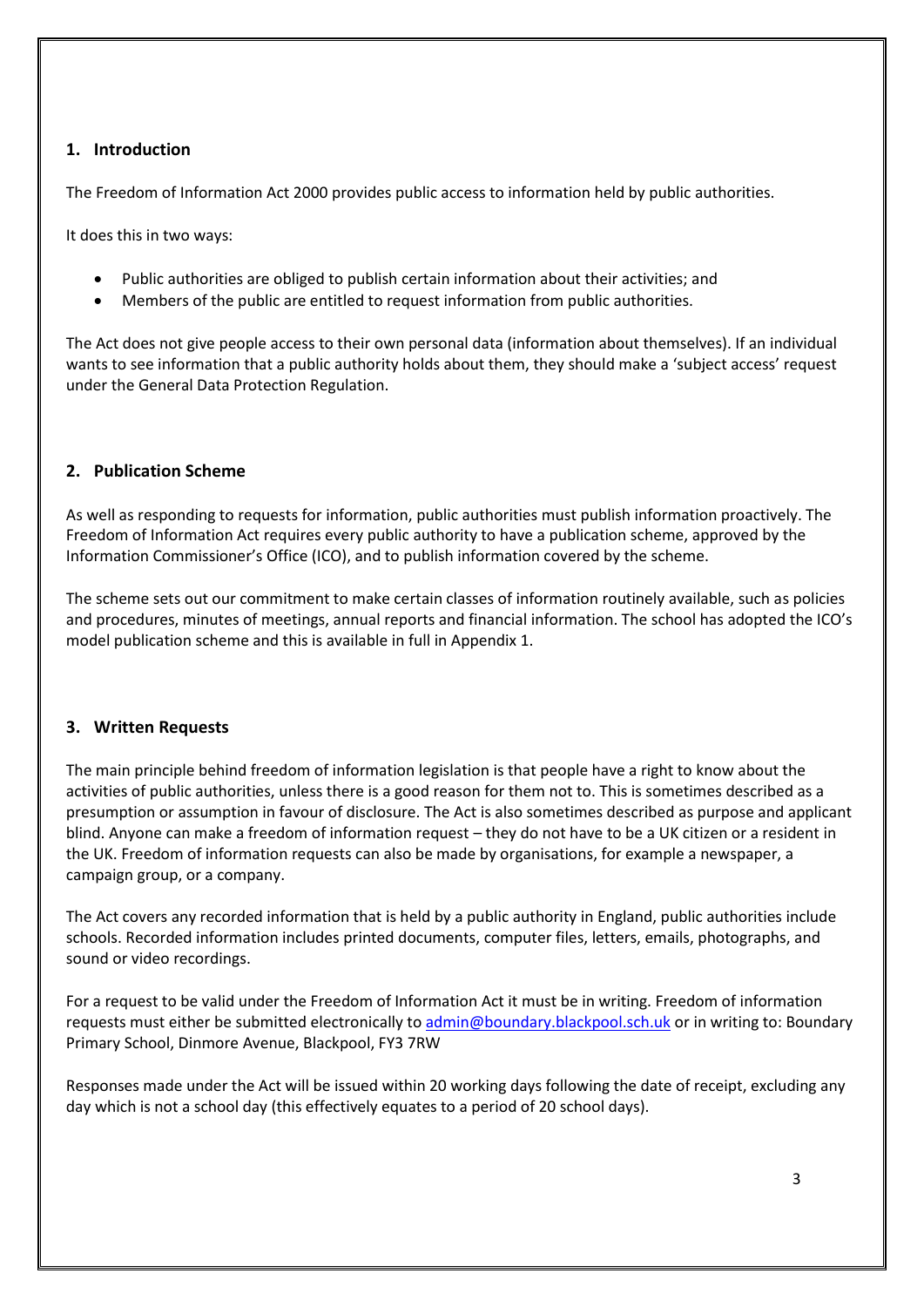A requester may ask for any information that is held by a public authority. However, this does not mean the school is always obliged to provide the information. In some cases, there will be a good reason why the school should not make public some or all of the information requested. The school can refuse an entire request under the following circumstances:

- It would cost too much or take too much staff time to deal with the request.
- The request is vexatious.
- The request repeats a previous request from the same person.

In addition, the Freedom of Information Act contains a number of exemptions that allow the school to withhold information from a requester.

## **4. Fees and Charges**

Where it would not exceed the appropriate limit to comply with a request, and a public authority wishes to charge a fee, it can only include the charges it reasonably expects to incur in:

- Informing the requestor whether it holds the requested information (even if the information will not be provided), and
- Communicating that information to the requestor.

This generally means that a public authority can only charge for expenses actually incurred, for example, photocopying or postage. It must issue a fees notice advising the requestor of the amount it will charge.

## **5. Environmental Information**

The Environmental Information Regulations 2004 provide public access to environmental information held by public authorities. The Regulations are derived from European law. The Regulations give people a right of access to information about the activities of public authorities that relate to or affect the environment, unless there is good reason for them not to have the information. Any request for environmental information will be dealt with under the Environmental Information Regulations 2004.

## **6. Complaints**

If the applicant wishes to make a complaint or request a review of the school's decision, they should write to the Chair of Governors a[t admin@boundary.blackpool.sch.uk](mailto:admin@boundary.blackpool.sch.uk) or in writing to: Boundary Primary School, Dinmore Avenue, Blackpool, FY3 7RW

If they are not content with the outcome of their complaint, they may apply directly to the Information Commissioner for a decision. Generally, the ICO cannot make a decision unless you have exhausted the complaints procedure provided by the school. The ICO can be contacted at The Information Commissioner's Office, Wycliffe House, Water Lane, Wilmslow, Cheshire SK9 5AF or telephone 0303 123 111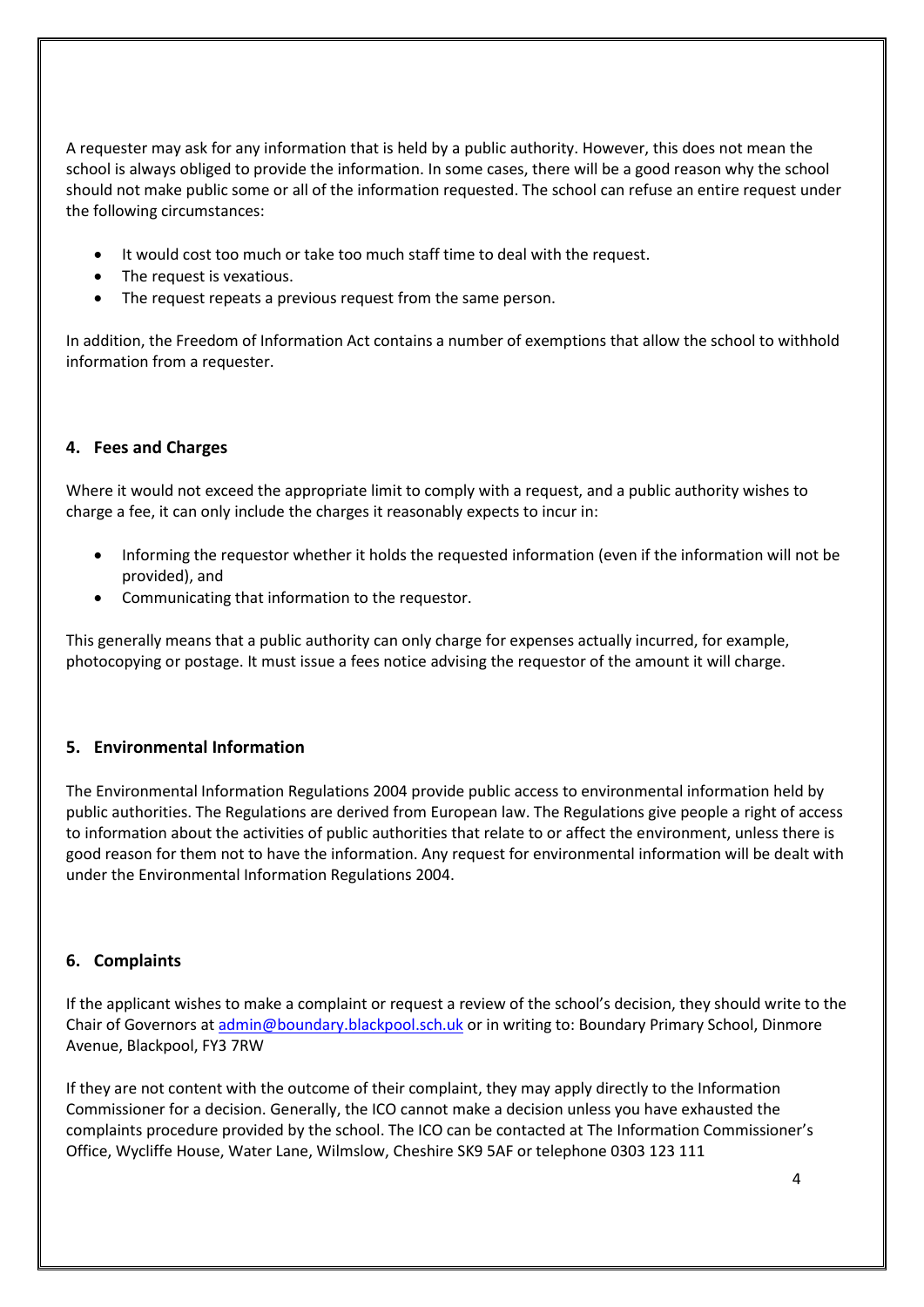## **7. Further Information and Other Policies**

Further information on the schools obligations under the Act can be found at:

- <https://ico.org.uk/for-organisations/guide-to-freedom-of-information>
- FOI Act available at<http://www.legislation.gov.uk/ukpga/2000/36/contents>
- EIR Regulations available a[t http://www.legislation.gov.uk/uksi/2004/3391/made.](http://www.legislation.gov.uk/uksi/2004/3391/made)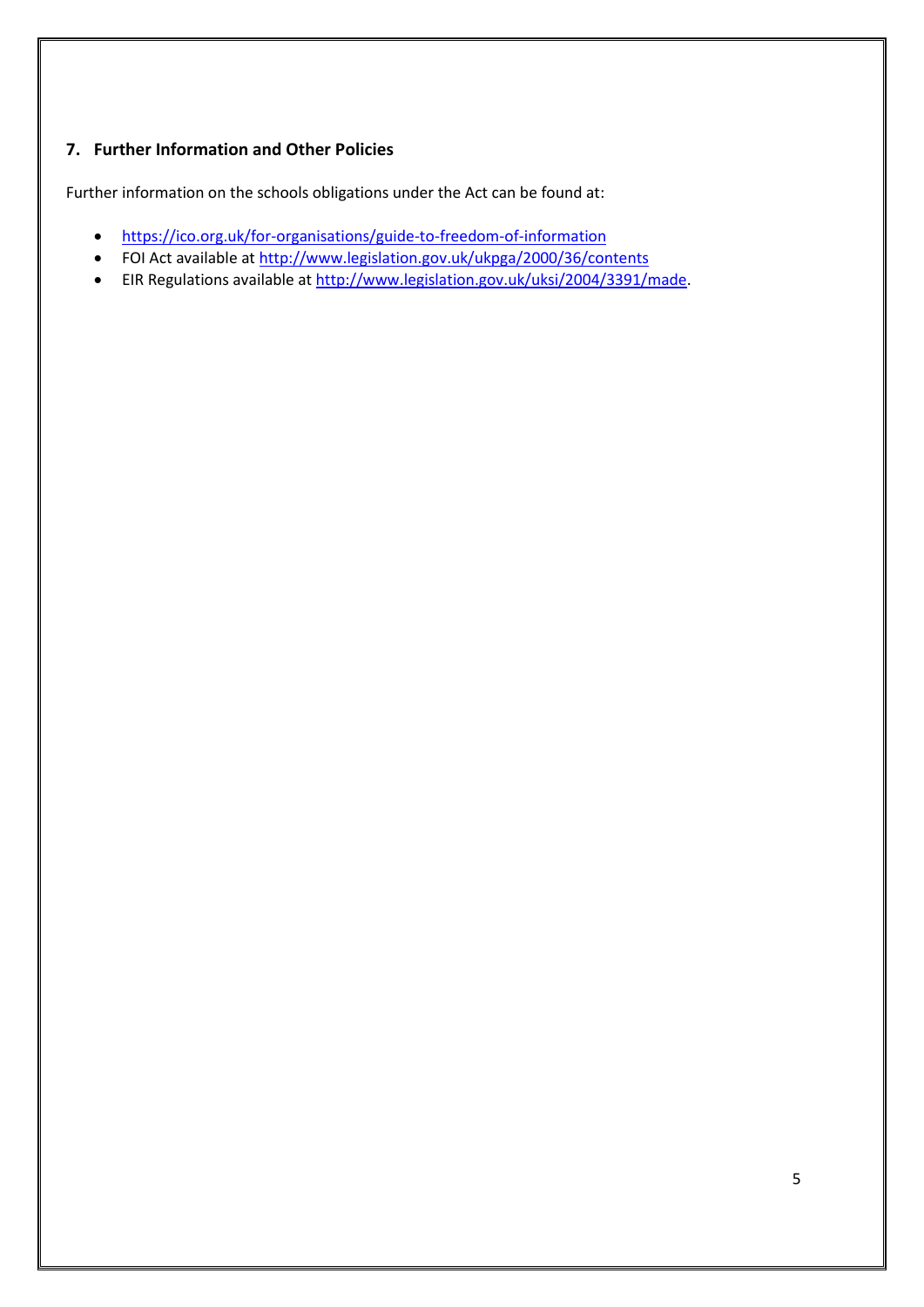## **Appendix 1.**

This model publication scheme has been prepared and approved by the Information Commissioner. It may be adopted without modification by any public authority without further approval and will be valid until further notice.

This publication scheme commits an authority to make information available to the public as part of its normal business activities. The information covered is included in the classes of information mentioned below, where this information is held by the authority. Additional assistance is provided to the definition of these classes in sector specific guidance manuals issued by the Information Commissioner.

The scheme commits an authority:

- To proactively publish or otherwise make available as a matter of routine, information, including environmental information, which is held by the authority and falls within the classifications below.
- To specify the information which is held by the authority and falls within the classifications below.
- To proactively publish or otherwise make available as a matter of routine, information in line with the statements contained within this scheme.
- To produce and publish the methods by which the specific information is made routinely available so that it can be easily identified and accessed by members of the public.
- To review and update on a regular basis the information the authority makes available under this scheme.
- To produce a schedule of any fees charged for access to information which is made proactively available.
- To make this publication scheme available to the public.
- To publish any dataset held by the authority that has been requested, and any updated versions it holds, unless the authority is satisfied that it is not appropriate to do so; to publish the dataset, where reasonably practicable, in an electronic form that is capable of re-use; and, if any information in the dataset is a relevant copyright work and the public

## **Classes of Information**

## **Who we are and what we do**.

Organisational information, locations and contacts, constitutional and legal governance.

| <b>Description of Information</b>                    | Location                                      | <b>Charge</b> |
|------------------------------------------------------|-----------------------------------------------|---------------|
|                                                      |                                               |               |
|                                                      | Where can people find this information $-$ is | Is there a    |
|                                                      | it made available on the school's website, is | fee to        |
|                                                      | it published somewhere else, do individuals   | access the    |
|                                                      | have to request it etc?                       | information   |
|                                                      |                                               |               |
|                                                      |                                               | or is it      |
|                                                      |                                               | free?         |
| Instrument of government/articles of association     | Website                                       | Free          |
| Who's who in the school                              | Website                                       | Free          |
| Who's who on the governing body/board of governors   | Website                                       | Free          |
| and the basis of their appointment                   |                                               |               |
| Contact details for the Head teacher and for the     | Website                                       | Free          |
| governing body, via the school (named contacts where |                                               |               |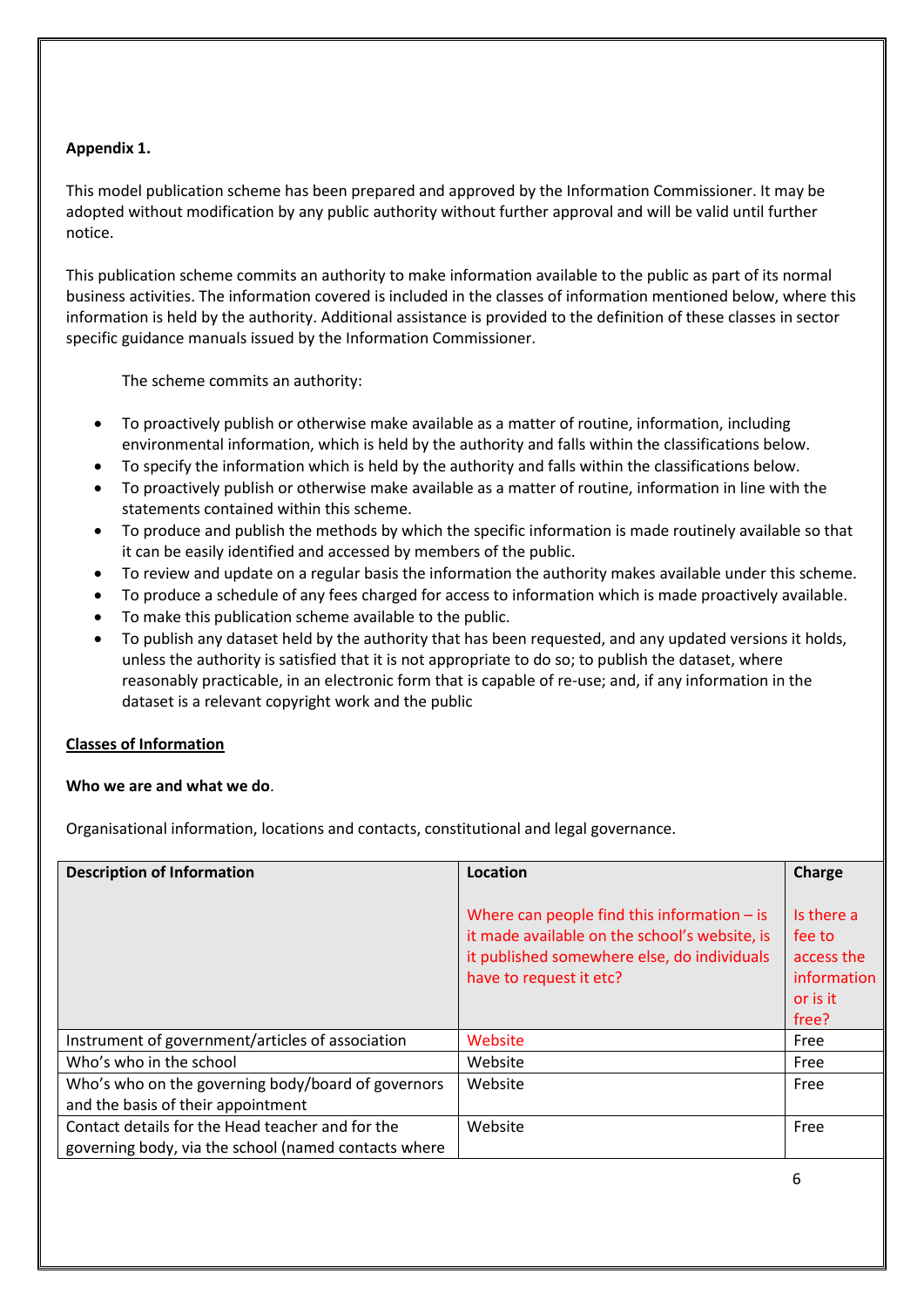| possible)                           |         |      |
|-------------------------------------|---------|------|
| School prospectus and curriculum    | Website | Free |
| Annual report (if any)              |         |      |
| Staffing structure                  | Website | Free |
| School session times and term dates | Website | Free |
| Location and contact information    | Website | Free |

#### **What our priorities are and how we are doing.**

Strategy and performance information, plans, assessments, inspections and reviews.

| <b>Description of Information</b>           | Location | Charge |
|---------------------------------------------|----------|--------|
| Performance data supplied to the government | Website  | Free   |
| Latest Ofsted report                        | Website  | Free   |
| The school's future plans                   | Website  | Free   |
| Safeguarding and child protection           | Website  | Free   |

#### **How we make decisions.**

Policy proposals and decisions. Decision making processes, internal criteria and procedures, consultations.

| <b>Description of Information</b> | Location | <b>Charge</b> |
|-----------------------------------|----------|---------------|
| Admissions policy / decisions     | Website  | Free          |

## **Our policies and procedures.**

Current written protocols for delivering our functions and responsibilities.

| <b>Description of Information</b>             | Location | Charge |
|-----------------------------------------------|----------|--------|
| School policies and other documents           | Website  | Free   |
| Records management and personal data policies | Website  | Free   |
| Equality and diversity                        | Website  | Free   |
| Charging regimes and policies                 | Website  | Free   |

## **The Services we Offer.**

Advice and guidance, booklets and leaflets, transactions and media releases. A description of the services offered.

| <b>Description of Information</b>  | Location | Charge |
|------------------------------------|----------|--------|
| Extra-curricular activities        | Website  | Free   |
| Out of school clubs                | Website  | Free   |
| School publications                | Website  | Free   |
| Leaflets, booklets and newsletters | Website  | Free   |

*The classes of information will not generally include:*